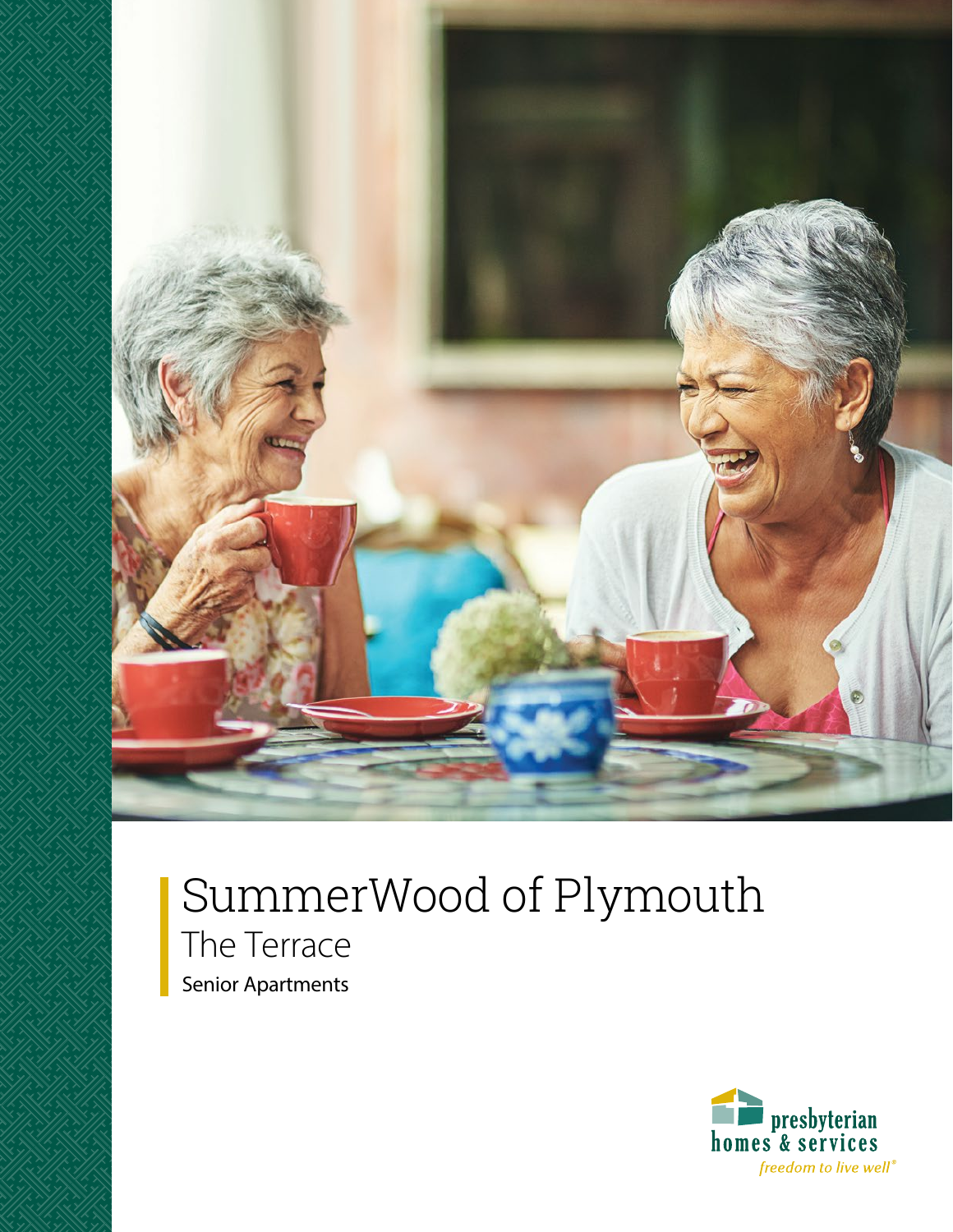# Welcome to SummerWood of Plymouth

At SummerWood of Plymouth, your ideal residence is complemented by an assortment of conveniences and amenities to enrich your life.

Enjoy maintenance-free living and comfortable, convenient floor plans. Regardless of which plan you choose, it's sure to reflect your sense of style as you add your own personal touch.

## Included Amenities

- Utilities (heat, electric, central air conditioning, water and trash)
- Monthly light housekeeping
- Open public Wi-Fi
- Basic satellite television service
- Private storage unit
- Designated complimentary transportation to shopping and outings
- Pastoral care
- Wings® wellness intellectually stimulating programs, spiritual care services, group fitness classes, fitness center, volunteer opportunities
- Interior and exterior home maintenance
- Lawn care and snow removal
- Property tax and building insurance
- Priority access to other Presbyterian Homes & Services living and care options based on availability

## Other Conveniences

#### *Additional fees may apply*

- Underground heated parking
- Restaurant-style dining
- Additional housekeeping
- Transportation for shopping and outings
- Home care and hospice services available through Optage®
- Guest dining
- Handyman
- Pharmacy delivery (resident-specific)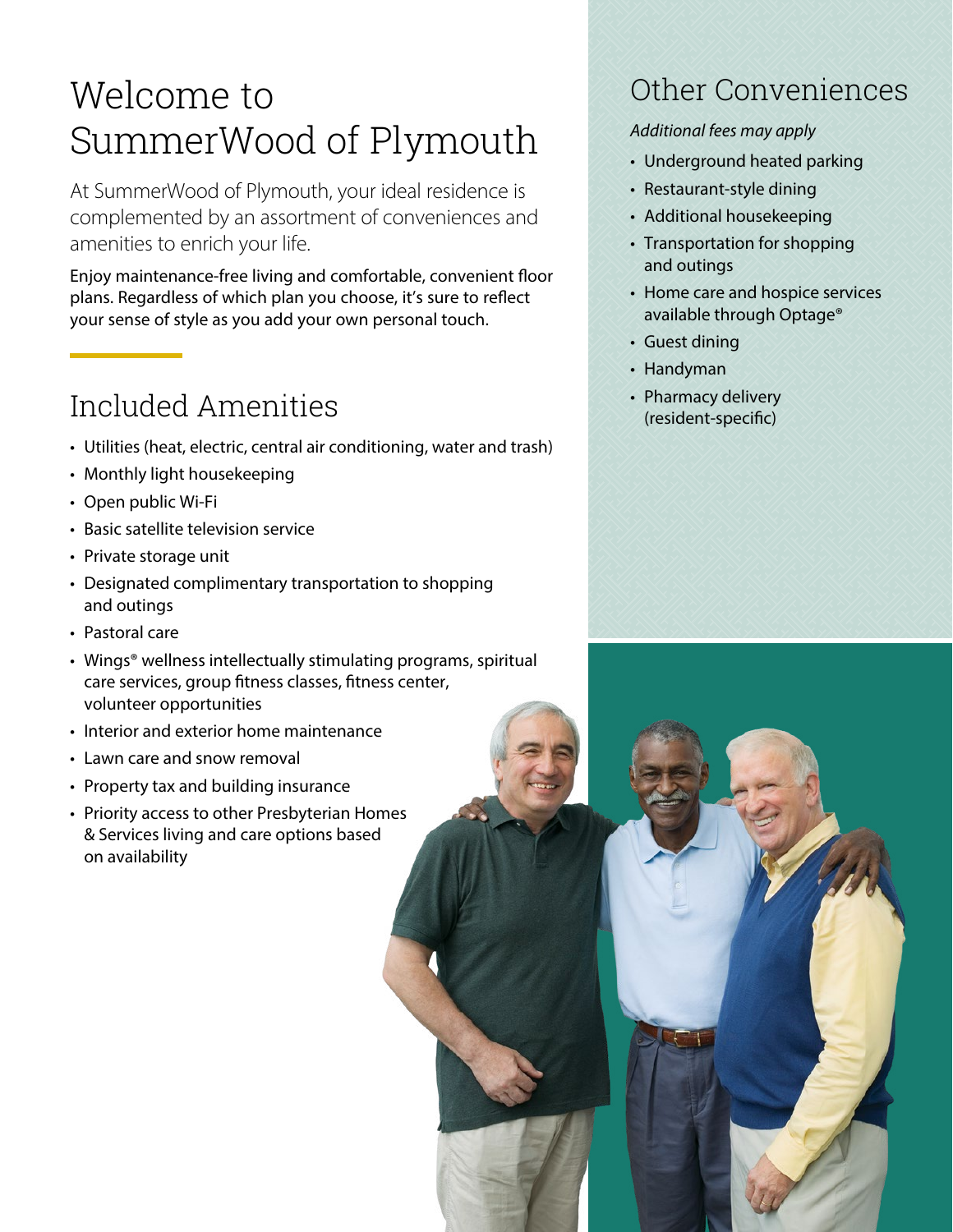### Sample Floor Plans

The Arrowwood One Bedroom | 805 Sq. Ft.





The Bayberry One Bedroom | 819 Sq. Ft.

The Elderberry One Bedroom | 846 Sq. Ft.

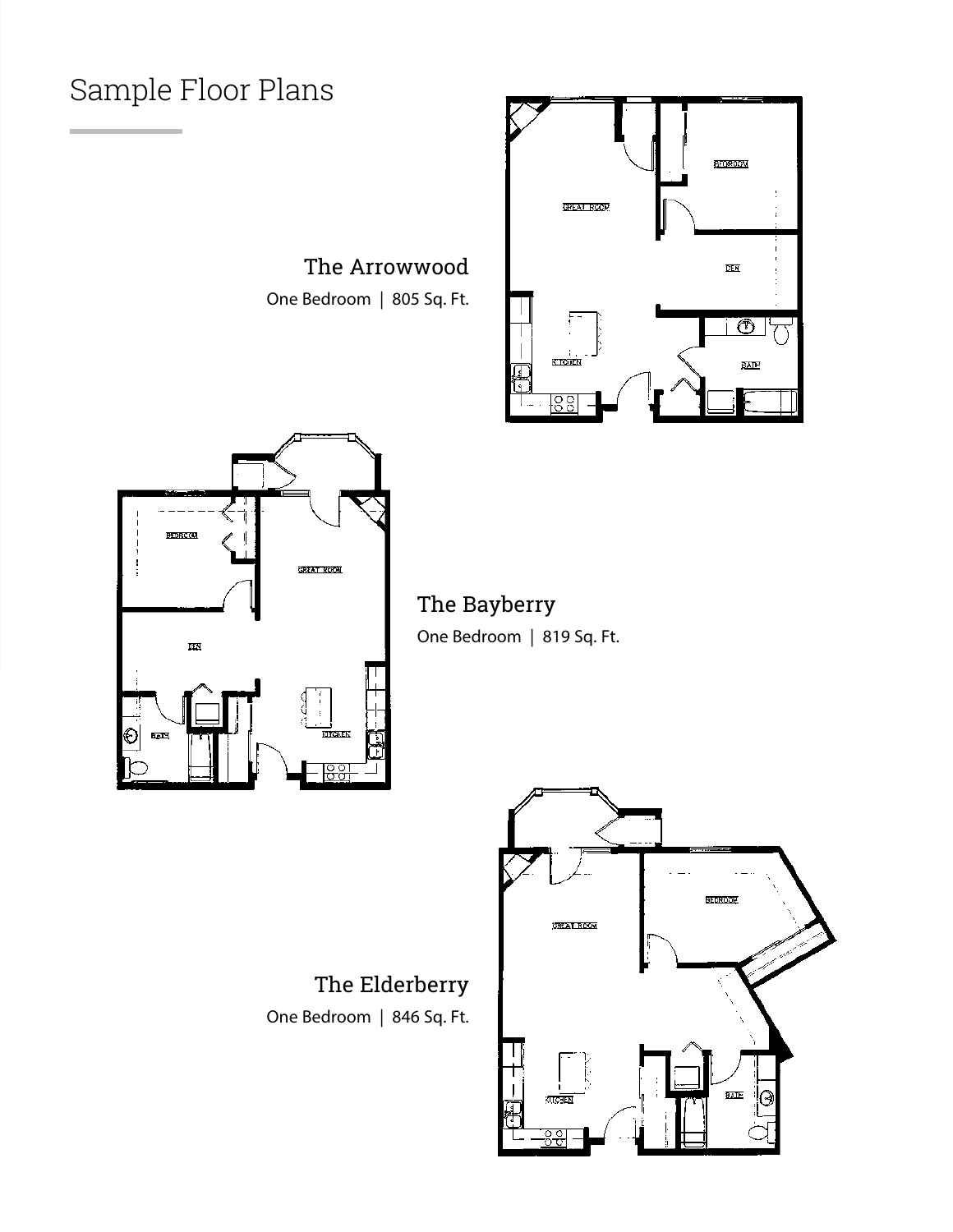



The Juniper One Bedroom | 955 Sq. Ft.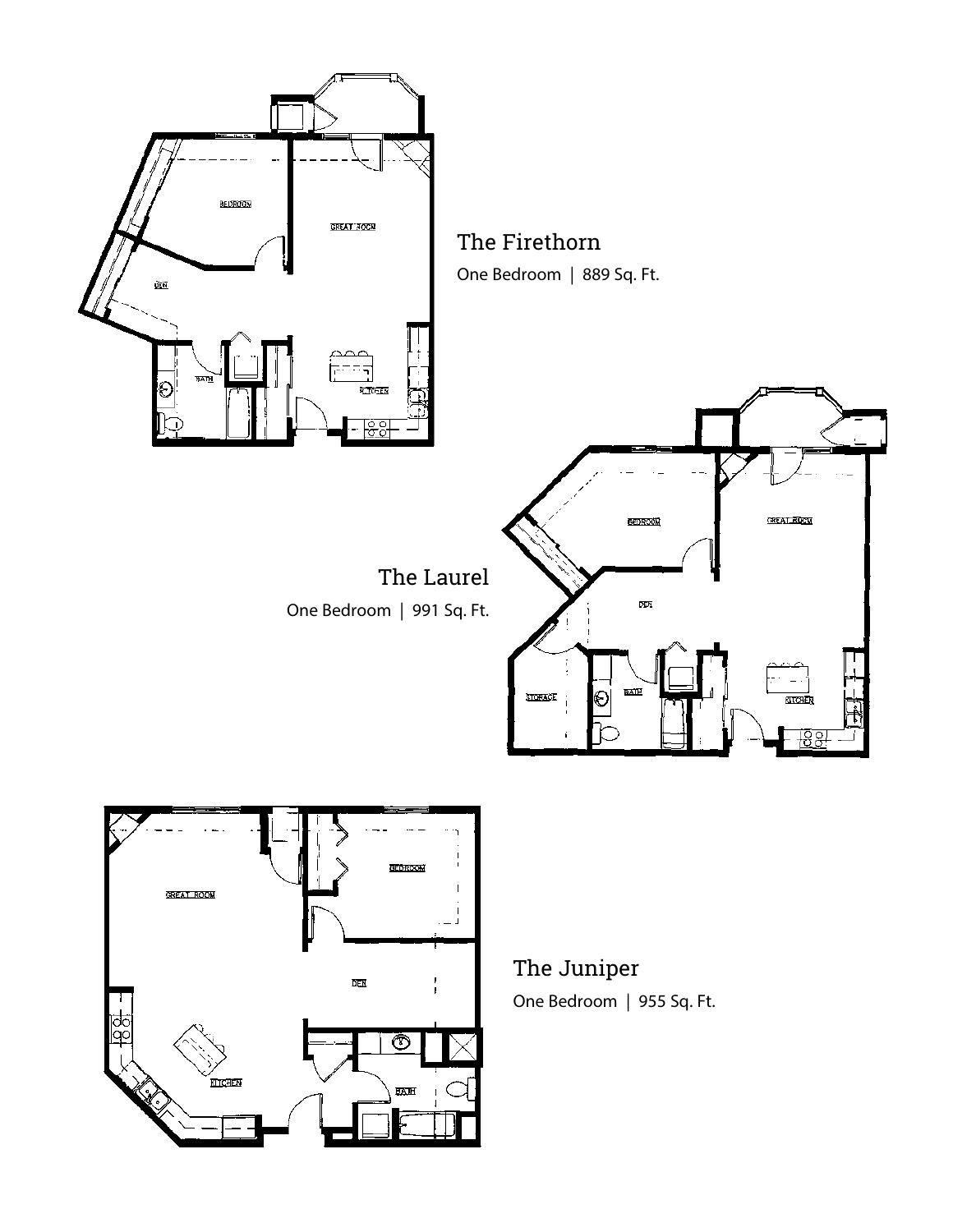

The Honeysuckle Two Bedroom | 945 Sq. Ft.

The Magnolia Two Bedroom | 1,023 Sq. Ft.



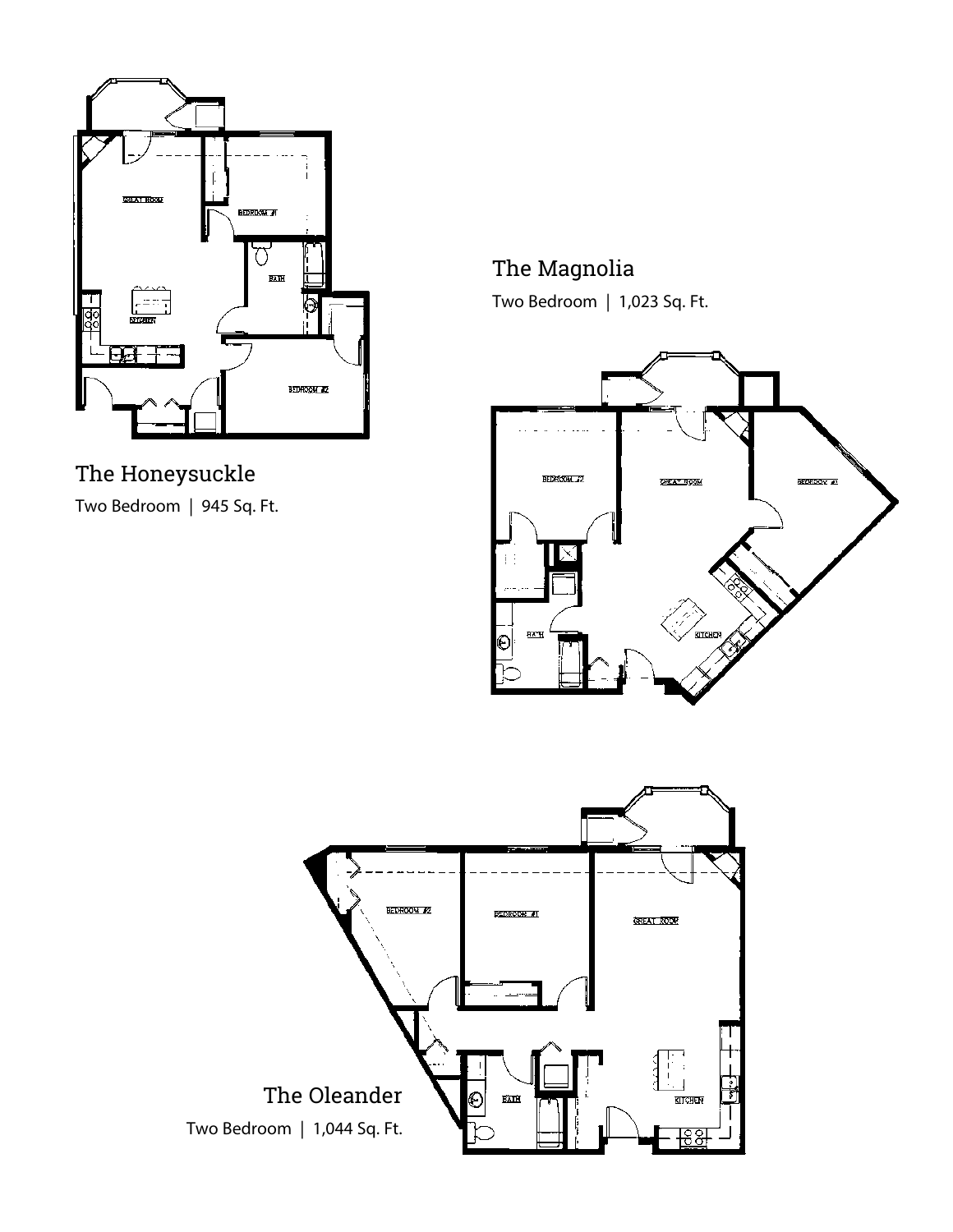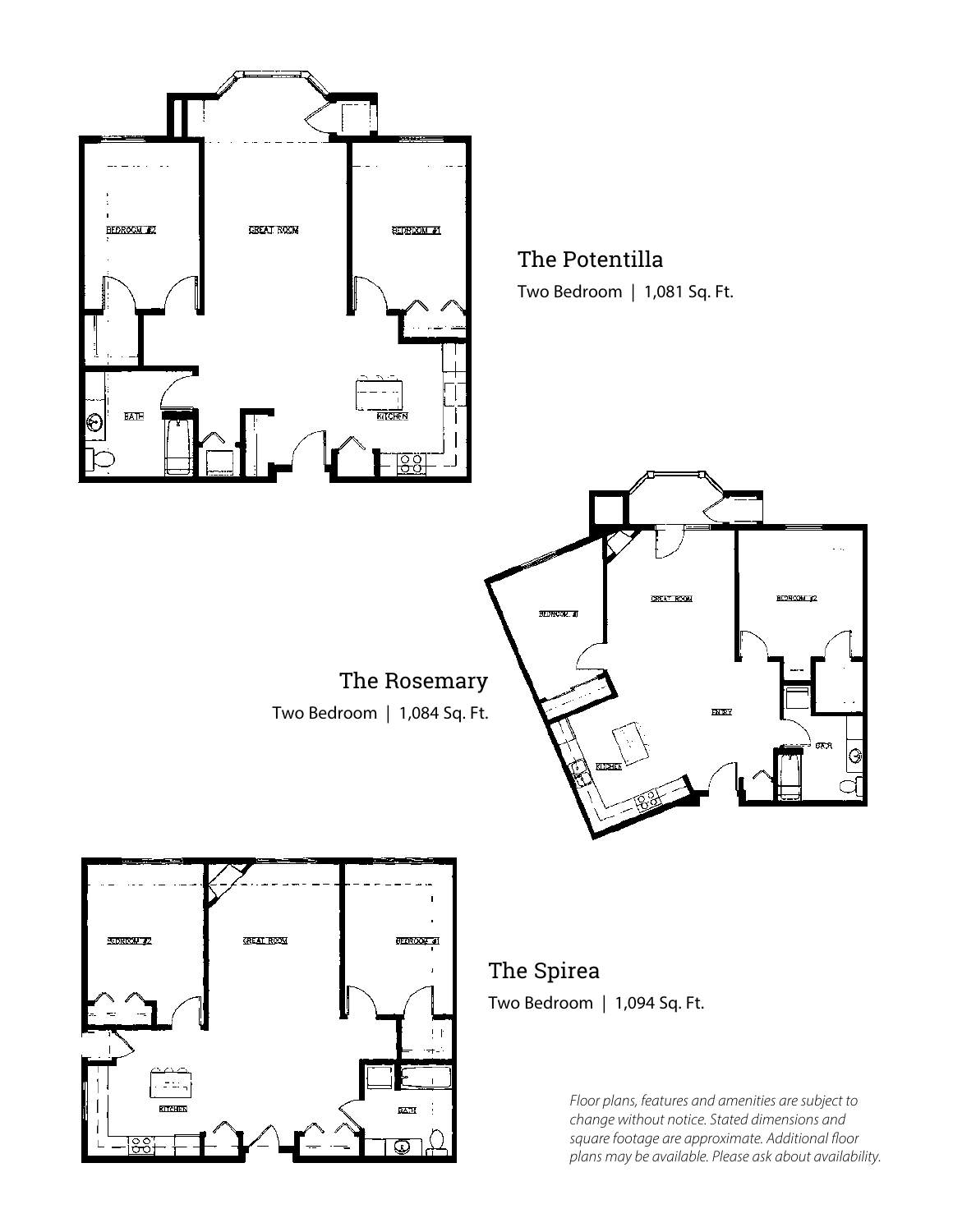Our senior apartments offer maintenance-free living and comfortable floor plans with value and convenience. Nicely appointed common areas are well-suited for group events and casual gatherings. Social, recreational and volunteer opportunities help create a sense of community.

## Distinctive Details

- Bright open floor plans emphasize spacious rooms
- Refrigerator, stove/self-cleaning oven, dishwasher, microwave and garbage disposal
- Convenient in-home laundry with washer and dryer
- Venetian blinds on all windows
- Individually controlled heat and central air conditioning
- Many homes with fireplace and/or screen porch

## Monthly Rental Fee

| Apartment   | Sq. Ft.   | Rate            |
|-------------|-----------|-----------------|
| One Bedroom | 805–991   | \$2,340–\$2,670 |
| Two Bedroom | 945–1.094 | \$3,135–\$3,485 |